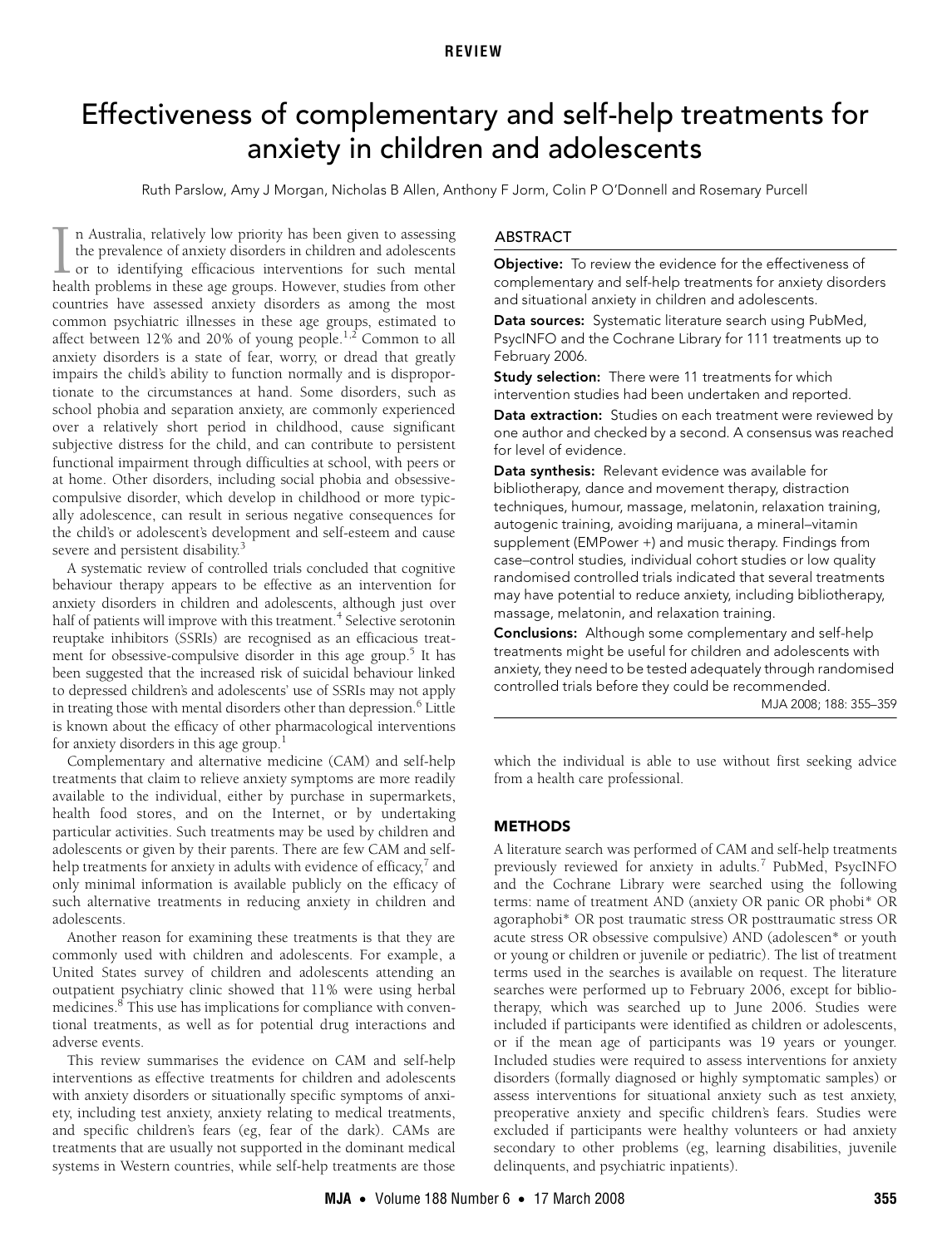The literature on each treatment was independently evaluated by a pair of reviewers according to the Oxford Centre for Evidencebased Medicine levels of evidence (see Box 1), who then reached a consensus. The level of evidence refers to the certainty with which conclusions can be drawn, rather than whether the evidence is supportive of a particular treatment. As such, an intervention that has been shown in a well designed study to be ineffective would be described as having a high level of evidence.

## RESULTS

A large number of treatments either had no evidence or had evidence that failed to meet the inclusion criteria (Box 2). Only Level

# 1 Levels of evidence according to the Oxford Centre for Evidence-Based Medicine

Level Description

| 1a | Systematic review (with homogeneity) of randomised<br>controlled trials (RCTs) |
|----|--------------------------------------------------------------------------------|
| 1b | Individual RCT (with narrow confidence interval)                               |
| 1c | All or none*                                                                   |
| 2a | Systematic review (with homogeneity) of cohort studies                         |

- 2b Individual cohort study (including low-quality RCT)
- 2c "Outcomes" research; ecological studies
- 3a Systematic review (with homogeneity) of case–control studies 3b Individual case–control studies
- 
- 4 Case series (and poor quality cohort and case–control studies) 5 Expert opinion without explicit critical appraisal, or based on physiology, bench research or "first principles"

\* All patients died before treatment became available, but some now survive with the treatment; or some patients died before the treatment became available, but none now die with the treatment.

#### 4 or 5 evidence was available for some treatments (Box 3). Treatments with evidence at Level 3 or higher are reviewed below.

#### Bibliotherapy

*Description:* Bibliotherapy involves the use of books to reduce anxiety. Books include both stories read to the child and instruction manuals for adults on how to reduce the child's anxiety.

*Rationale:* Bibliotherapy relies on standard anxiety-reduction principles, such as exposure to anxiety-provoking situations, modelling of desired behaviour, and teaching of anxiety-coping strategies, but uses a book rather than a therapist.

#### Anxiety disorders or highly symptomatic samples

*Review of effectiveness:* There has been one randomised control-led trial (RCT) of bibliotherapy for anxiety disorders.<sup>[17](#page-4-9)</sup> This involved children aged 6–12 years with a variety of disorders, who were randomly assigned to receive either standard group cognitive behaviour therapy, a bibliotherapy version of the same therapy which instructed parents in how to administer the treatment, or a wait-list control. The bibliotherapy for parents produced significant improvement in clinically assessed anxiety compared with wait-list control, but smaller effects than for standard group therapy. Gains were maintained at a 24-week follow-up.

#### *Level of evidence:* 1b.

#### Situational-specific anxiety

*Review of effectiveness:* One RCT has been carried out with primary school children with high school anxiety.[18](#page-4-10) Children were randomly assigned either to sessions where they were read stories based on feelings and attitudes toward school or they were read control stories not about school. The children receiving bibliotherapy were found to have significantly higher school anxiety after therapy as indicated by a self-report questionnaire. However, there were no clinician or teacher assessments and intention-to-treat analysis was not conducted. A series of small trials has been

### 2 Treatments that did not have relevant evidence

#### Medicines and homoeopathic remedies

5-Hydroxy-L-tryptophan; American ginseng (Panax quinquefolius); ashwagandha (Withania somnifera); astragalus (Astragalus membranaceus); Bach flower remedies (including Rescue Remedy); Berocca; biotin; black cohosh (Actaea racemosa and Cimicifuga racemosa); borage (Borago officinalis); brahmi (Bacopa monniera); California poppy (Eschscholtzia californica); catnip (Nepeta cataria); cat's claw (Uncaria tomentosa); chamomile (Anthemis nobilis); chaste tree berry (Vitex agnus castus); Chinese medicinal mushrooms (reishi or Lingzhi) (Ganoderma lucidum); choline; chromium; coenzyme Q10; combined preparations (Empowerplus [Truehope Nutritional Support Ltd], euphytose, Mindsoothe Jr [Native Remedies], Sedariston, Suanzaorentang, Worry Free), cowslip (Primula veris); damiana (Turnera diffusa); dandelion (Taraxacum officinale); flax seeds (linseed) (Linum usitatissimum); γ -aminobutyric acid (GABA); ginger (Zingiber officinale); Ginkgo biloba; ginseng (Panax ginseng); gotu kola (Centella asiatica); glutamine; hawthorn (Crataegus laevigata); homoeopathy; hops (Humulus lupulus); hyssop (Hyssopus officinalis); inositol; kava (Piper methysticum); lecithin; lemon balm (Melissa officinalis); lemongrass leaves (Cymbopogon citratus); licorice (Glycyrrhiza glabra); magnesium; milk thistle (Silybum marianum); mistletoe (Viscum album); motherwort (Leonurus cardiaca); nettles (Urtica dioica); oats (Avena

sativa); omega-3 fatty acids; para-aminobenzoic acid (PABA); passionflower (Passiflora incarnata); peppermint (Mentha piperita); phenylalanine; potassium; rehmannia (Rehmannia glutinosa); S-adenosylmethionine (SAM-e); schisandra (Schisandra chinensis); selenium; Siberian ginseng (Eleutherococcus senticosus); skullcap (Scutellaria lateriflora); spirulina (Arthrospira platensis); St Ignatius bean (Ignatia amara); St John's wort (Hypericum perforatum); taurine; tension tamer; tissue salts; tyrosine; valerian (Valeriana officinalis); vervain (Verbena officinalis); vitamins B and C; wild yam (Dioscorea villosa); wood betony (Stachys officinalis; Betonica officinalis); yeast; zinc; ziziphus (Ziziphus spinosa).

#### Physical treatments

Acupuncture; aromatherapy; hydrotherapy.

#### Psychological and lifestyle treatments

Adequate sleep; exercise; meditation; pleasant activities; prayer; tai chi; yoga.

#### Dietary and other changes

Alcohol avoidance; alcohol for relaxation; avoiding certain foods (barley, rye, wheat, sugar, dairy foods); caffeine avoidance; carbohydrate-rich protein-poor diet; ketogenic diet; nicotine avoidance. ◆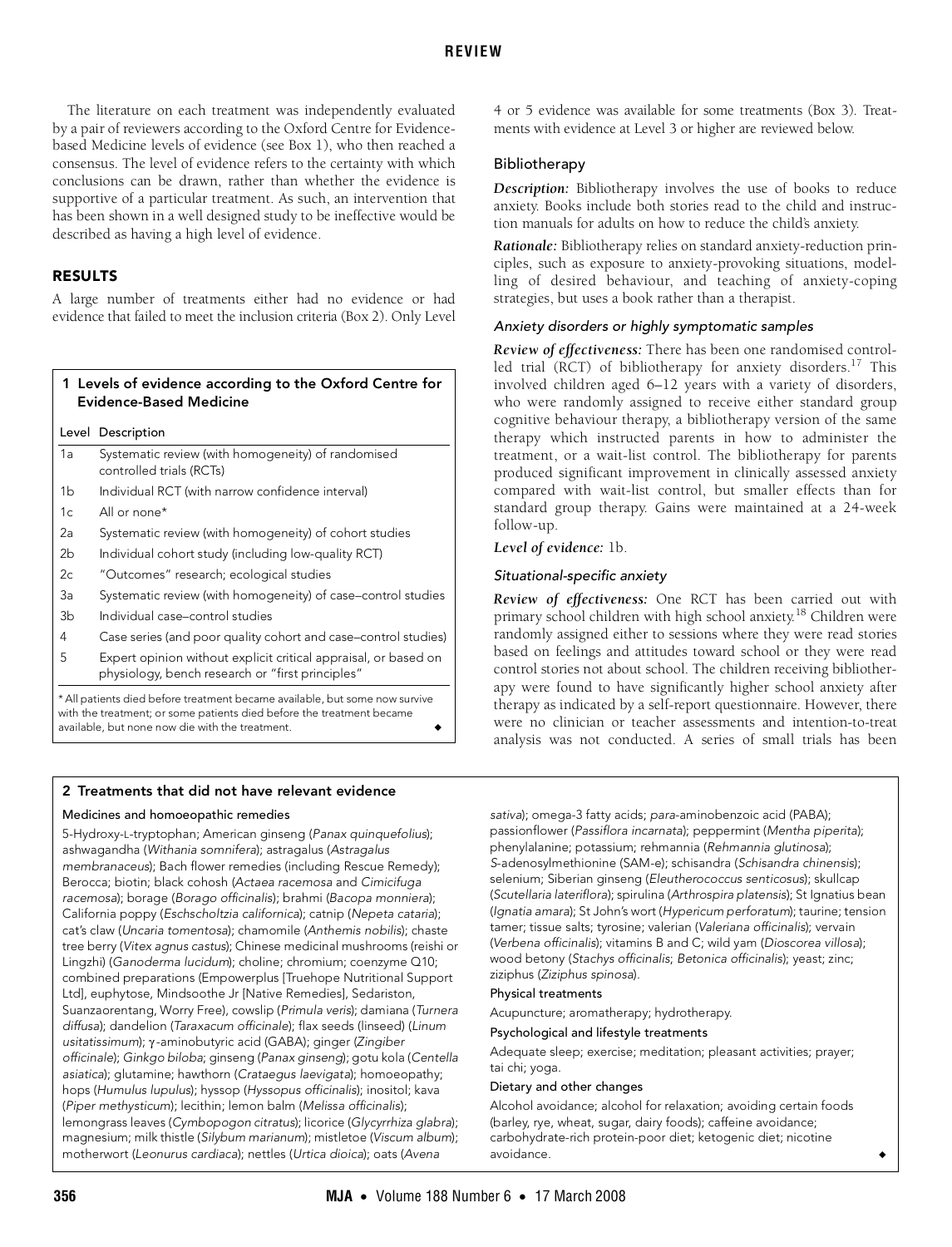reported on bibliotherapy for fear of the dark, $19$  but no details of results are given, so the findings are impossible to evaluate.

#### *Level of evidence:* 2b.

*Conclusion:* **Bibliotherapy instructing parents in how to treat anxiety disorders using cognitive behaviour therapy has a small benefit, but much less than therapist-delivered treatment.**

## Dance and movement therapy

*Description:* Dance and movement therapy is a process of using movement to improve the physical and emotional integration of the individual.

*Rationale:* Dance and movement therapy offers the individual the opportunity to release tension and increase their enjoyment through relaxation. For individuals previously exposed to interpersonal trauma, including sexual abuse, it may provide an opportunity to exercise control over their personal space and recover a sense of control and ownership over their bodies.<sup>[20](#page-4-12)</sup>

### Anxiety disorders or highly symptomatic samples

*Review of effectiveness:* One study compared the effectiveness of 10 weekly group sessions of dance and movement therapy or a multimodal form of verbal therapy in reducing post-traumatic stress and other psychological disturbances in 18 adolescent girls in residential care who reported significant histories of childhood sexual abuse.<sup>21</sup> Neither dance and movement therapy nor verbal therapy was found to produce significant reductions in pretreatment levels of post-traumatic stress and other measures.

*Level of evidence:* 3b.

#### Situational-specific anxiety

No studies.

*Conclusion:* **There is limited research on dance and movement therapy for reducing anxiety, with the only study to date indicating no effectiveness.**

# Distraction techniques

*Description***:** Distraction involves introducing an external stimulus (eg, audio or visual material), or using an internal technique (eg, thinking pleasant thoughts) to both compete and be incompatible with the anxiety response.

*Rationale:* The psychological and physiological mechanisms that regulate distraction are not clearly understood; however, distraction is hypothesised to divert attention away from the sensations and reactions to a noxious stimulus.

### Anxiety disorders or highly symptomatic samples No studies.

# Situational-specific anxiety

*Review of effectiveness:* There have been three RCTs of distraction for managing anxiety during medical and dental procedures. In the first, children (aged 5–12 years) undergoing minor day surgery were randomly assigned to be accompanied to the pre-operative room by a clown doctor and a parent (*n* = 20) or parent only  $(n = 20).$ <sup>[22](#page-4-14)</sup> The group exposed to the clown doctor reported lower anxiety during the induction of anaesthesia, and no change in anxiety between the waiting room (baseline) and preoperative room, which significantly increased for the control group. In the second trial, $^{23}$  89 children (aged 3–8 years) undergoing a genital

# 3 Summary of treatments with Level 4 or 5 evidence only

|                                                 | Anxiety disorders or highly<br>symptomatic samples |            | Situational-specific<br>anxiety |            |
|-------------------------------------------------|----------------------------------------------------|------------|---------------------------------|------------|
| <b>Treatment</b>                                | Evidence<br>level                                  | References | Evidence<br>level               | References |
| Autogenic<br>training                           | No studies                                         |            | 5                               | 9          |
| Avoiding<br>marijuana                           | 4                                                  | 10         | No studies                      |            |
| Mineral-<br>vitamin<br>supplement<br>(EMPower+) | 4                                                  | 11,12      | No studies                      |            |
| Music therapy                                   | 4                                                  | 13,14      | 4                               | 15,16      |

examination as part of a larger study of normal hymenal anatomy were randomly assigned to one of three distraction techniques: passive play (eg, being read to; *n* = 26), active play (singing, blowing bubbles; *n* = 28) and watching a movie via video eyeglasses, with audio delivered through an earpiece  $(n=35)$ . The subjects' behavioural distress was rated by a researcher not blind to the condition. The results indicated no differences between groups for verbal distress or requests for emotional support; however, physical distress (eg, body movements in reaction to the examination) were significantly less frequent for children in the active play and video eyeglasses conditions. In the final RCT, $^{24}$  $^{24}$  $^{24}$  45 children (aged 4–6 years) who had undergone restorative dentistry (including local anaesthesia) in the previous weeks were randomly assigned on their second visit to receive upbeat music, relaxing music, or no music. At the conclusion of the session, there were no significant group differences on self-reported anxiety and pain, or heart rate.

#### *Level of evidence:* 1b.

*Conclusion:* **There is currently no consistent evidence that distraction is an effective treatment for reducing immediate situational anxiety in children. However, the trials to date have used small samples and often failed to include appropriate control conditions.**

#### Humour

*Description:* Humour involves a range of activities that help make children laugh. The types of activities that generate mirth will change as the child develops cognitively.

*Rationale:* Appropriate humour will reduce a child's level of anxiety before and during the period in which they receive major medical interventions and may allow these interventions to be undertaken more quickly and less painfully.

# Anxiety disorders or highly symptomatic samples

No studies.

# Situational-specific anxiety

*Review of effectiveness:* In a study of anxiety reduction for paediatric dental patients, 68 children aged between 7 and 11 years were randomly allocated to receive one of four conditions: humorous audio tape with dental theme, humorous tape without a dental theme, non-humorous tape, or no tape. Children used a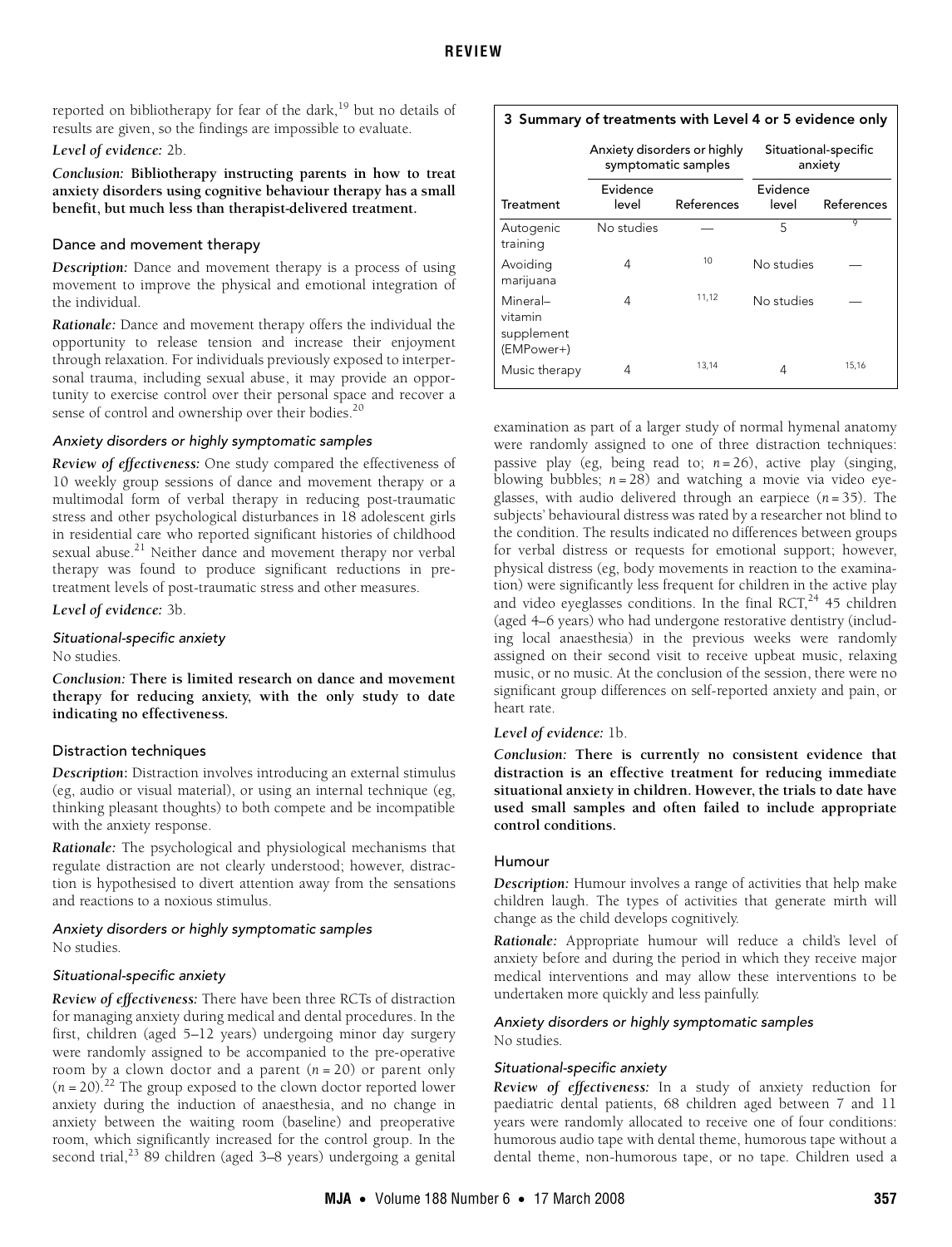manual analogue scale to indicate their level of anxiety before treatment, during treatment, and after treatment. Treatment provided no additional benefit to the control in reducing levels of anxiety[.25](#page-4-17)

#### *Level of evidence:* 1b.

*Conclusion:* **The only RCT which has tested humour has found no evidence that such an intervention is effective in reducing situational anxiety experienced by children.**

#### Massage

*Description:* Massage involves the external manipulation of soft tissue for therapeutic purposes.

*Rationale:* Massage is a traditional therapy, but there is research demonstrating that it can decrease the stress hormone cortisol.<sup>[26](#page-4-18)</sup>

#### Anxiety disorders or highly symptomatic samples

*Review of effectiveness:* There has been one RCT of massage therapy. $27$  Sixty children (mean age, 7.5 years) who were identified as manifesting classroom behaviour problems in the weeks following Hurricane Andrew, and who subsequently reported severe post-traumatic stress symptoms, were assigned to receive 30 minute massages or to watch relaxing videos for 30 minutes twice a week for a month. Massage was superior to the control condition for reducing self-reported state anxiety after the first and last sessions, and these benefits were sustained over the 4 weeks of the trial. No follow-up assessments were conducted.

*Level of evidence:* 1b.

Situational-specific anxiety

No studies.

*Conclusion:* **Massage has immediate and short-term effects on state anxiety; however, there are no controlled studies examining the effects of massage among children and adolescents with diagnosed anxiety disorders. Controlled trials are warranted in clinical samples.**

#### Melatonin

*Description:* Melatonin is secreted by the pineal gland in the brain and is important in the regulation of many hormones in the body. It can be bought in tablet form without prescription in some countries, but not in Australia.

*Rationale:* In adults, melatonin has been found to reduce anxiety before surgery.[28](#page-4-20) Preoperative anxiety is associated with postopera-tive psychological and behavioural problems in children.<sup>[29,](#page-4-21)[30](#page-4-22)</sup>

# Anxiety disorders or highly symptomatic samples

No studies.

### Situational-specific anxiety

*Review of effectiveness:* There is limited study of melatonin supplements in children, and safety is not established. One randomised, double-blind, placebo-controlled study compared anxiety reduction, sedation, and postoperative behaviour in children aged 2–5 years after premedication with melatonin 0.1, 0.25 or 0.5 mg/kg or midazolam. Melatonin was as effective as midazolam and resulted in faster recovery and lower incidences of excitement and sleep disturbances postoperatively.<sup>31</sup> One report indicated melatonin may lower seizure threshold in some children.[32](#page-4-24)

*Level of evidence:* 2b.

*Conclusion:* **There is only preliminary evidence for the efficacy of melatonin in reducing preoperative anxiety.**

#### Relaxation training

*Description:* Relaxation training covers a number of techniques designed to obtain a relaxation response.

*Rationale:* Relaxation induces a state that is incompatible with the physiological and psychological arousal that is experienced with anxiety.

#### Anxiety disorders or highly symptomatic samples

*Review of effectiveness:* Three controlled studies have examined the effectiveness of training in relaxation techniques in reducing trait anxiety levels in children assessed as moderately or highly anxious.[33-](#page-4-25)[35](#page-4-26) None of these studies found that this intervention produced significantly greater reductions in persistent anxiety compared with a control condition, although two studies did find that such training resulted in greater decreases in short-term anxiety[.34](#page-4-27)[,35](#page-4-26)

#### *Level of evidence:* 2b.

#### Situational-specific anxiety

*Review of effectiveness:* Two controlled studies in school children with marked test anxiety found no significant effects for either progressive muscle relaxation<sup>36</sup> or cue-controlled relaxation.<sup>[37](#page-4-29)</sup>

*Level of evidence:* 2b.

*Conclusion:* **There is some evidence to suggest that training in relaxation techniques is effective in reducing short-term anxiety for children and adolescents. However, adequate RCTs are required before definitive conclusions can be drawn.**

# **DISCUSSION**

Similar to findings of a review of CAM and self-help treatments for depression in children and adolescents,<sup>38</sup> there are few studies of adequate quality that have examined CAM and self-help treatments that assist these age groups in dealing with situational anxiety or anxiety disorders. Situational-specific anxiety may be reduced by providing massage, relaxation training or melatonin supplements, and bibliotherapy instructing parents in how to deal with children's anxiety disorders may assist in reducing anxiety. However, there have been case reports of melatonin lowering seizure threshold. There is some weak evidence to suggest that other treatments may be effective; for example, autogenic training for situational anxiety and mineral–vitamin supplements for anxiety disorders, but without controlled trials, recommendations concerning these treatments cannot be made.

A recent Australian study found that use of CAMs for a range of health conditions experienced by children is relatively common.<sup>[39](#page-4-31)</sup> The lack of good quality research on this topic will not deter families and individuals using CAM and self-help treatments in attempts to alleviate health problems, including symptoms of anxiety, but will mean that decisions concerning use of these types of treatments are likely to be poorly informed and inaccurate. The potential for such self-selected treatments to interact with more orthodox treatments prescribed by medical practitioners is also an issue of concern. Clinicians' regular enquiries concerning their patients' use of CAM and self-help treatments, including discus-